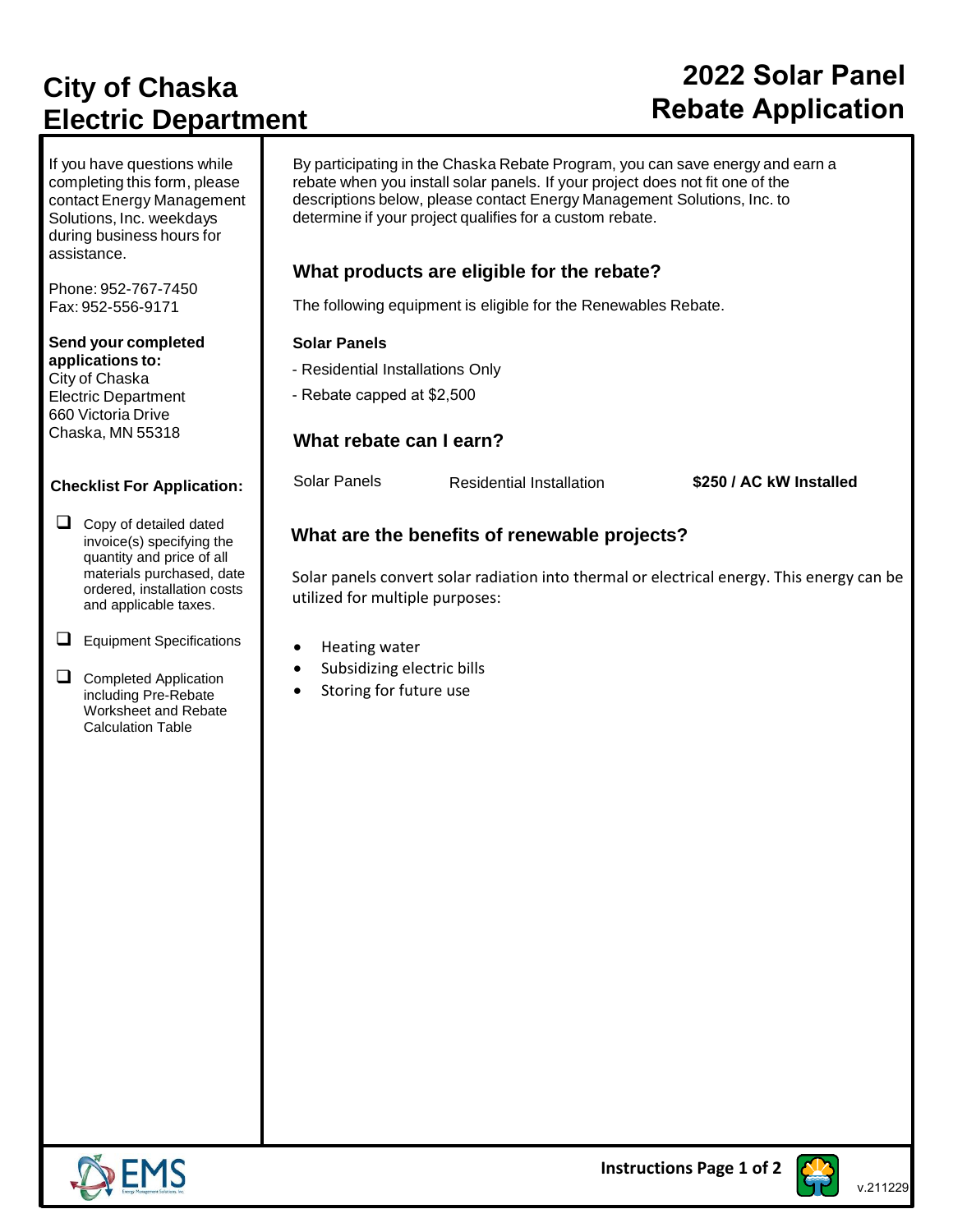## **How Do I Qualify?**

#### **1. General Qualifications**

- Rebate offered to electric customers served by City of Chaska Electric Department.
- Rebate Application including Pre-Rebate Worksheet and Rebate Calculation Table must be completed. Incomplete and/or illegible applications will not be processed.
- All equipment must be new and meet specification requirements.
- Customers must apply for rebate within one year of the purchase date shown on the equipment invoice.
- Qualifying customers must apply for rebate by November 30, 2022.

#### **2. Application- Limited Funds**

Rebate requests are processed on a "first-come first-served" basis. Annual rebate funds are limited and payouts could be paid over several years. Rebate programs, qualifications, and amounts are subject to change at any time. Customer is responsible for checking with City of Chaska Electric Department to determine whether the program is still in effect.

#### **3. Inspection and Verification**

The City of Chaska Electric Department reserves the right to inspect installations before issuing rebates and to perform a random verification of your project. Projects with rebate payments over \$5,000 require a pre-check before equipment purchase and an on-site verification. If a City of Chaska Department representative finds that the application does not comply with rules and qualifications, rebate amount may be adjusted. Call City of Chaska Electric Department for more information.

#### **4. Invoice and Payment**

Following the pre-retrofit inspection, completed installation, and post-retrofit verification, the customer must notify the City of Chaska Electric Department and submit invoice(s) specifying the quantity and price of all materials purchased, the date ordered, installation costs and applicable taxes. Invoice should contain the contractor's name and address as well as the customer's name and installation address.

#### **5. Installation and Rebate Limitations**

All solar projects need to first have an interconnection agreement approved by the City of Chaska Electric Department. Installation must be completed before submitting rebate application. Rebate check will be issued to the customer only. Rebates will not be paid to the supplier or contractor. The City of Chaska Electric Department will issue rebate in the form of a check, not a utility bill credit. Please allow 6-10 weeks from the date of post-retrofit inspection for delivery of rebate check. Rebate paid cannot exceed the purchase price of labor and materials. The minimum rebate is \$5. Maximum annual rebate dollars per customer will not exceed \$25,000.

#### **6. Tax Information**

The City of Chaska Electric Department will not be responsible for any tax liability imposed as a result of the rebate payment(s). Customers are advised to consult their tax advisors before submitting rebate requests.

#### **7. Disclaimer**

The City of Chaska Electric Department gives no warranties, expressed or implied, with respect to equipment operation, material, workmanship or manufacturing. The City of Chaska Electric Department does not guarantee that the implementation of energy-efficient measures or use of equipment purchased or installed pursuant to this program will result in energy or cost savings. In no event shall the City of Chaska Electric Department be liable for any incidental or consequential damage.

#### **8. Privacy**

Information contained in this rebate application may be shared with the Department of Commerce and Energy Management Solutions, Inc.

#### **9. Rebate Exclusions**

- Rebate will not be given for equipment or designs that do not comply with local, state or federal regulations.
- The City of Chaska Electric Department is not liable for rebates promised to a customer as a result of a contractor misrepresenting the program.



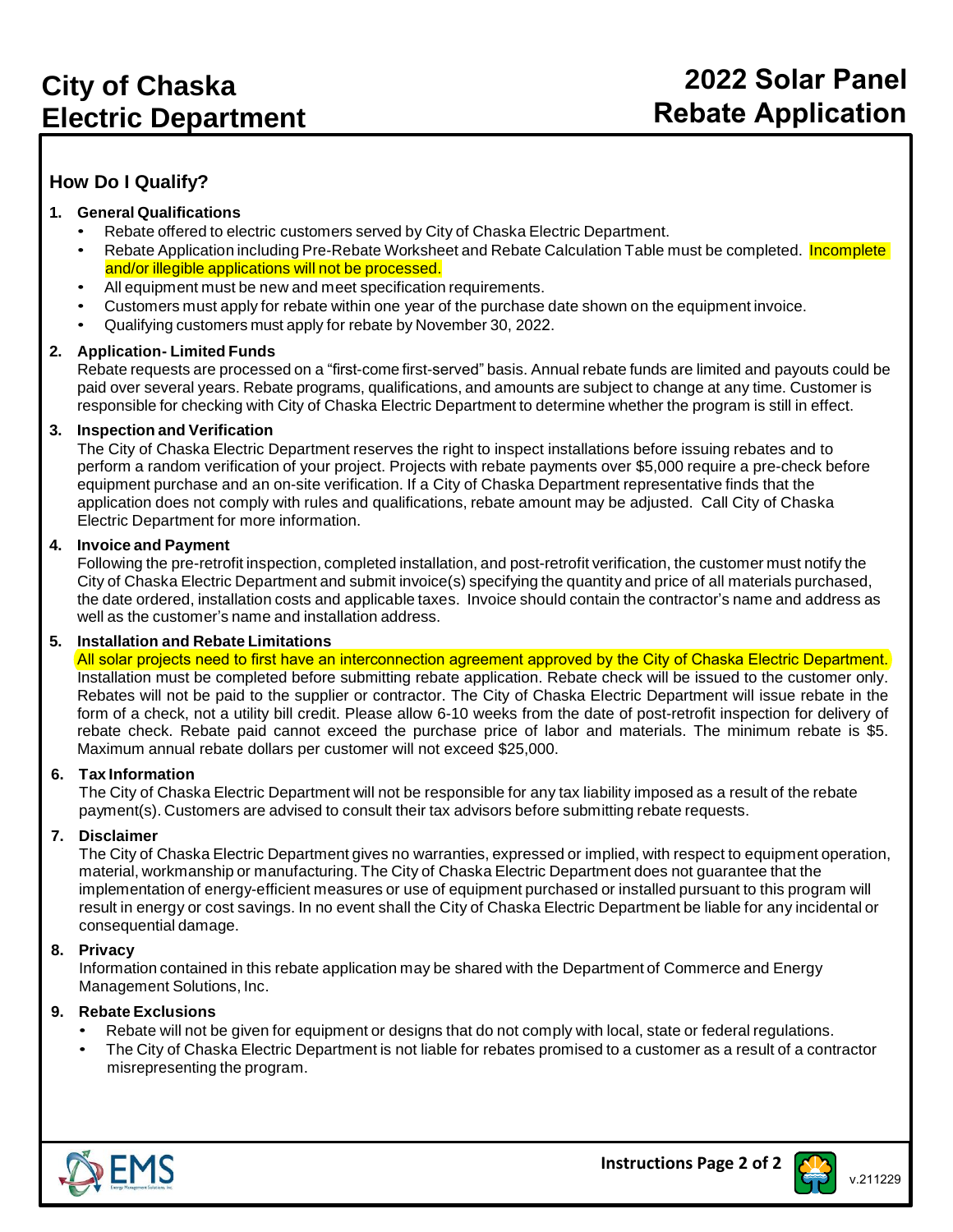# **City of Chaska Electric Department**

# **2022 Solar Panel Rebate Application**

| <b>COMPLETE THESE SIX EASY STEPS TO GET YOUR REBATE</b>                                                                                                                                                                                                                                                                                                                                                                                                                                                                                                                                                                                                                                              |  |                                |          |  |  |  |  |
|------------------------------------------------------------------------------------------------------------------------------------------------------------------------------------------------------------------------------------------------------------------------------------------------------------------------------------------------------------------------------------------------------------------------------------------------------------------------------------------------------------------------------------------------------------------------------------------------------------------------------------------------------------------------------------------------------|--|--------------------------------|----------|--|--|--|--|
|                                                                                                                                                                                                                                                                                                                                                                                                                                                                                                                                                                                                                                                                                                      |  |                                |          |  |  |  |  |
| <b>STEP 1: CUSTOMER INFORMATION (please print clearly)</b>                                                                                                                                                                                                                                                                                                                                                                                                                                                                                                                                                                                                                                           |  |                                |          |  |  |  |  |
| Customer Name 2000 Customer Name 2000 Customer April 2000 Customer April 2000 Customer April 2000 Customer April 2000 Customer April 2000 Customer April 2000 Customer April 2000 Customer April 2000 Customer April 2000 Cust                                                                                                                                                                                                                                                                                                                                                                                                                                                                       |  |                                |          |  |  |  |  |
|                                                                                                                                                                                                                                                                                                                                                                                                                                                                                                                                                                                                                                                                                                      |  |                                |          |  |  |  |  |
|                                                                                                                                                                                                                                                                                                                                                                                                                                                                                                                                                                                                                                                                                                      |  |                                |          |  |  |  |  |
|                                                                                                                                                                                                                                                                                                                                                                                                                                                                                                                                                                                                                                                                                                      |  |                                |          |  |  |  |  |
|                                                                                                                                                                                                                                                                                                                                                                                                                                                                                                                                                                                                                                                                                                      |  |                                |          |  |  |  |  |
|                                                                                                                                                                                                                                                                                                                                                                                                                                                                                                                                                                                                                                                                                                      |  |                                |          |  |  |  |  |
| <b>STEP 2: ENTER VENDOR INFORMATION (please print clearly)</b>                                                                                                                                                                                                                                                                                                                                                                                                                                                                                                                                                                                                                                       |  |                                |          |  |  |  |  |
|                                                                                                                                                                                                                                                                                                                                                                                                                                                                                                                                                                                                                                                                                                      |  |                                |          |  |  |  |  |
|                                                                                                                                                                                                                                                                                                                                                                                                                                                                                                                                                                                                                                                                                                      |  |                                |          |  |  |  |  |
|                                                                                                                                                                                                                                                                                                                                                                                                                                                                                                                                                                                                                                                                                                      |  |                                |          |  |  |  |  |
|                                                                                                                                                                                                                                                                                                                                                                                                                                                                                                                                                                                                                                                                                                      |  |                                |          |  |  |  |  |
| Attached worksheet must be filled out for all equipment you are requesting a rebate. Print clearly and fill in each column. If<br>necessary, use multiple worksheets.<br><b>STEP 4: ATTACH NECESSARY DOCUMENTATION</b> (must be submitted)<br>$\Box$ Completed Application including Rebate Worksheet.<br>$\Box$ Copy of detailed dated invoice(s) specifying the quantity and price of all materials purchased, date ordered, installation<br>costs, and applicable taxes.<br>$\Box$ Equipment specifications.<br><b>STEP 5: CUSTOMER SIGNATURE</b><br>I hereby certify that all information is accurate including claims of efficiency, size and customer information. I have read all information |  |                                |          |  |  |  |  |
| on this form and agree that City of Chaska Electric Department may verify information I have provided.                                                                                                                                                                                                                                                                                                                                                                                                                                                                                                                                                                                               |  |                                |          |  |  |  |  |
| X.                                                                                                                                                                                                                                                                                                                                                                                                                                                                                                                                                                                                                                                                                                   |  |                                |          |  |  |  |  |
|                                                                                                                                                                                                                                                                                                                                                                                                                                                                                                                                                                                                                                                                                                      |  |                                |          |  |  |  |  |
| FOR CITY OF CHASKA ELECTRIC DEPARTMENT USE ONLY. DO NOT WRITE IN THIS AREA.                                                                                                                                                                                                                                                                                                                                                                                                                                                                                                                                                                                                                          |  |                                |          |  |  |  |  |
|                                                                                                                                                                                                                                                                                                                                                                                                                                                                                                                                                                                                                                                                                                      |  |                                |          |  |  |  |  |
|                                                                                                                                                                                                                                                                                                                                                                                                                                                                                                                                                                                                                                                                                                      |  | <b>Application Page 1 of 2</b> | v.211229 |  |  |  |  |